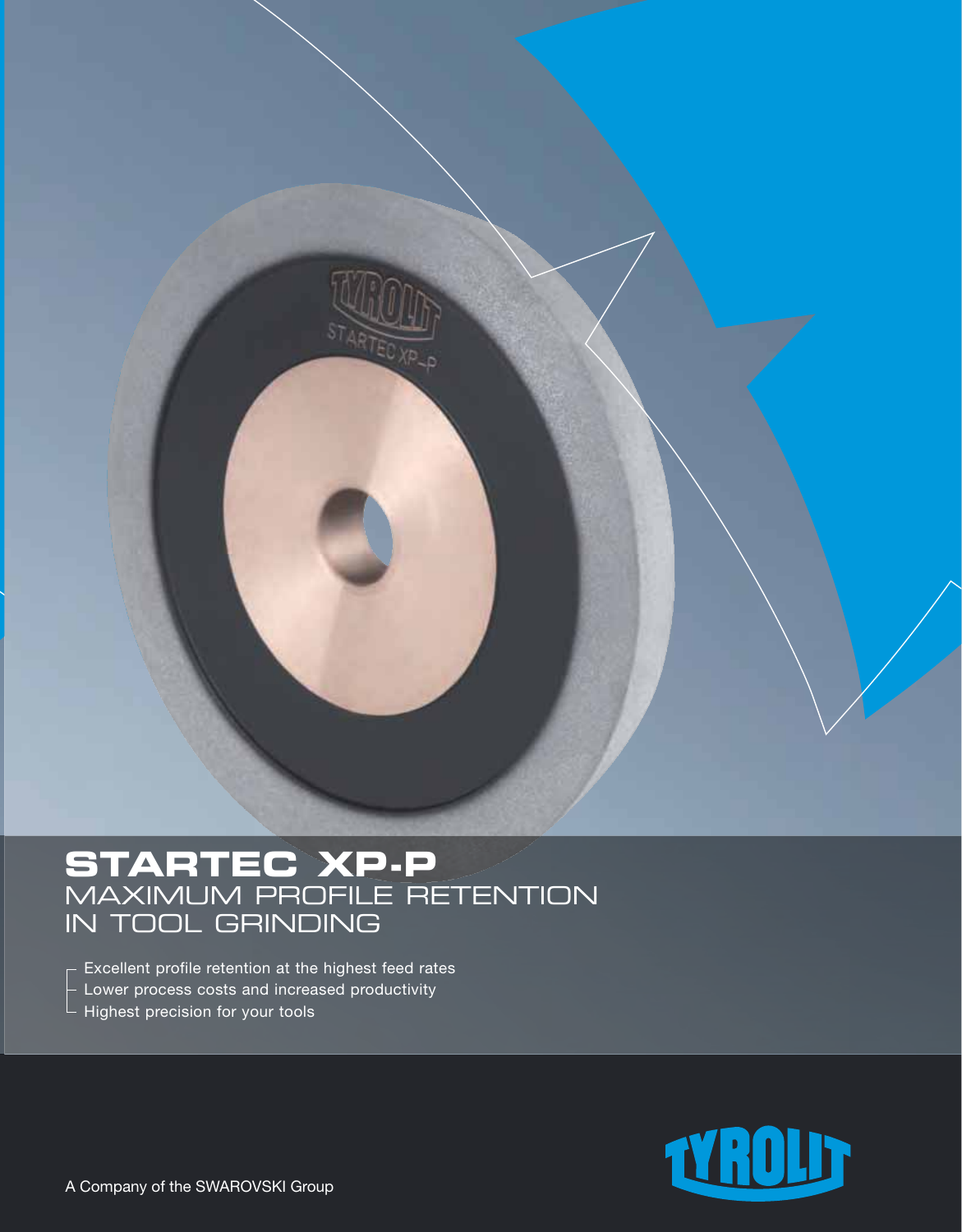

### **STARTEC XP-P**  MAXIMUM PROFILE RETENTION IN TOOL GRINDING

Producing high quality cutting tools on today's CNC grinding machines requires the most efficient use of these machines. A significant cost reduction can only be achieved with optimum utilization of the available machine capacity. To use all the advantages of the CNC tool grinding machines, an innovative grinding wheel becomes a prerequisite.

Tyrolit's STARTEC XP-P product line has already proven itself in meeting the demands of cutting performance and quality. STARTEC XP-P provides optimized profile retention at significant lower spindle power consumption. Thanks to an innovative selection of raw materials and approved productions methods, TYROLIT ensures the highest quality level of all your grinding products.



#### **Product and user benefits**



STARTEC XP-P superabrasive wheels are delivered unconditioned, requiring the wheel face to be opened up or conditioned prior to grinding. A conditioning or dressing stick is provided with each wheel. Only a perfect conditioning procedure will ensure the optimum cutting ability of STARTEC XP-P. Dressing instructions and an overview of the STARTEC product line accompany each wheel.

The end quality of each part ground together with reduced cycle time and extended wheel life are the major advantages of the new STARTEC XP-P line. With most common sizes and shapes in stock, call 800-223-0457 for a guaranteed test today.





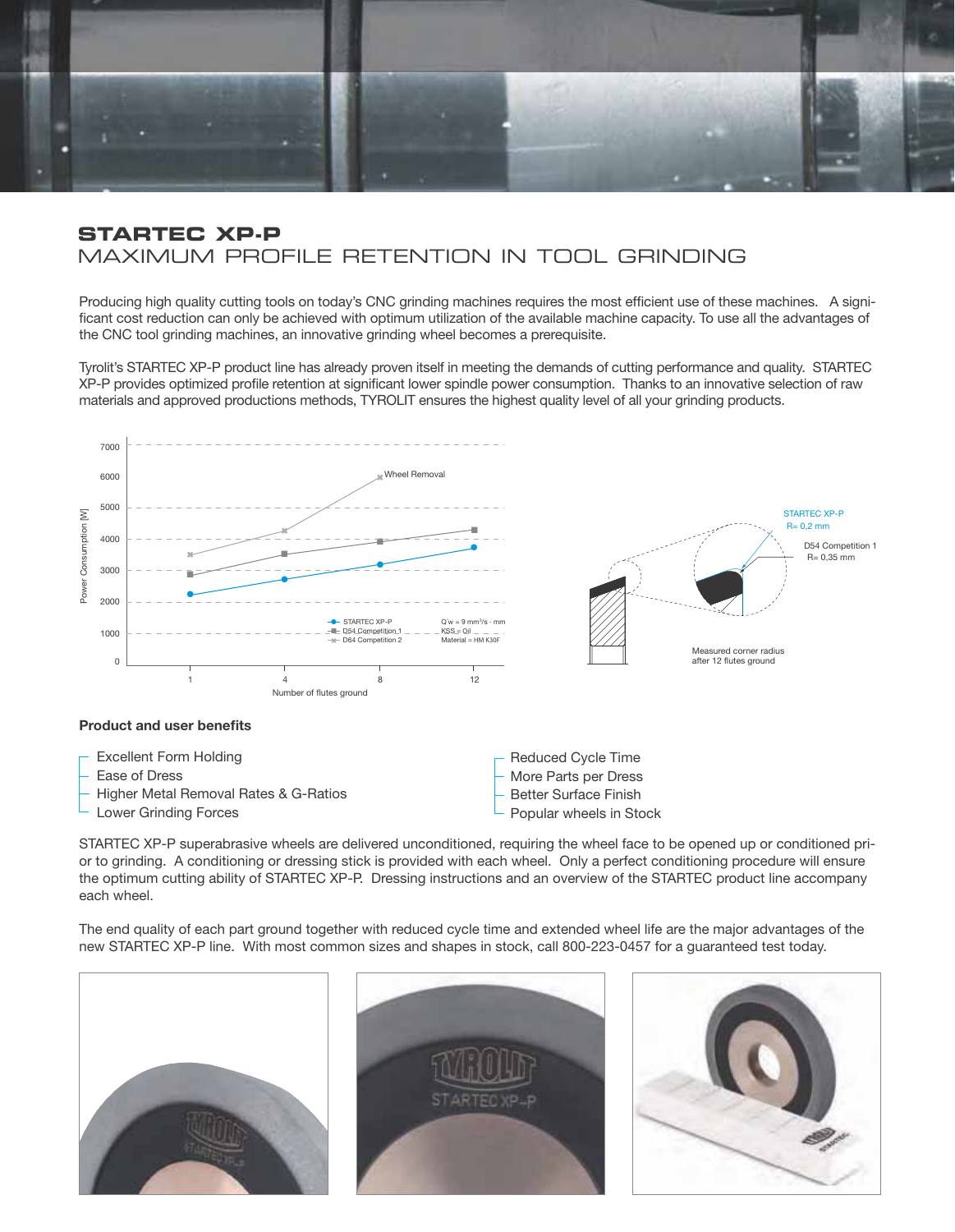

## **STARTEC XP-P**

MANUFACTURING CAPABILITIES

## A1 SHAPES

|            | <b>Shape</b>       | D        | $T = U$    | $\mathbf x$  |                                     | H            |  |  |  |  |
|------------|--------------------|----------|------------|--------------|-------------------------------------|--------------|--|--|--|--|
|            |                    | 50       | $6 - 15$   | 6            |                                     |              |  |  |  |  |
|            | D                  | 75       | $6 - 20$   | 6, 10        |                                     |              |  |  |  |  |
|            |                    | 100, 125 | $6 - 20$   | 6, 10, 15    |                                     |              |  |  |  |  |
| <b>1A1</b> | 립                  | 150      | $8 - 20$   | 6, 10, 15    | As Specified                        |              |  |  |  |  |
|            | 一                  | 175      | $8 - 20$   | 6, 10        |                                     |              |  |  |  |  |
|            |                    | 200      | $10 - 20$  | 6, 10        |                                     |              |  |  |  |  |
|            |                    | 212      | $> 7 - 20$ | 15           |                                     |              |  |  |  |  |
|            |                    |          |            |              |                                     |              |  |  |  |  |
|            | <b>Shape</b>       | D        | U          | $\mathbf{x}$ | <b>Tmax</b>                         | н            |  |  |  |  |
|            | $\times$           | 75       | $4 - 10$   |              | Shape $3: T=U+3$<br>Shape 14: T=U+6 |              |  |  |  |  |
| 3A1        | ∍<br>Ĥ<br>$\times$ | 100, 125 | $4 - 20$   | 6, 10        |                                     |              |  |  |  |  |
|            |                    | 150, 175 | $6 - 20$   |              |                                     | As Specified |  |  |  |  |
| 14A1       |                    | 200      | $8 - 20$   |              |                                     |              |  |  |  |  |
|            |                    |          |            |              |                                     |              |  |  |  |  |

### B1 SHAPES

|      | <b>Shape</b>                         | D             | $T = U$   | $\mathbf x$ |                  | н            |  |  |  |  |
|------|--------------------------------------|---------------|-----------|-------------|------------------|--------------|--|--|--|--|
|      | D                                    | 75            | $6 - 16$  | 10          | As Specified     |              |  |  |  |  |
| 1B1  | Ξ                                    | 100, 125, 150 | $6 - 20$  | 10, 15      |                  |              |  |  |  |  |
|      | 正                                    | 200           | $10 - 20$ | 10          |                  |              |  |  |  |  |
|      |                                      |               |           |             |                  |              |  |  |  |  |
|      | <b>Shape</b>                         | D             | $\bf U$   | X.          | <b>Tmax</b>      | н            |  |  |  |  |
|      |                                      | 75            | $4 - 16$  | 10          |                  |              |  |  |  |  |
| 3B1  | <b>H</b><br>D.<br>$\Rightarrow$<br>Ĥ | 100, 125      | $4 - 20$  | 10, 15      | Shape $3: T=U+3$ |              |  |  |  |  |
| 14B1 |                                      | 150           | $6 - 20$  | 10, 15      | Shape 14: T=U+6  | As Specified |  |  |  |  |
|      |                                      | 200           | $6 - 20$  | 10          |                  |              |  |  |  |  |

## V1 SHAPES

|                  | <b>Shape</b>   | D            | $T = U$   | $\mathbf x$ | $\mathbf{V}^{\circ}$ |                                     | н            |  |
|------------------|----------------|--------------|-----------|-------------|----------------------|-------------------------------------|--------------|--|
| 1 <sub>V</sub> 1 | D.             | 75, 100, 125 | $6 - 20$  | 6, 10       | $\leq 45$            | As Specified                        |              |  |
|                  | 희              | 150          | $8 - 20$  | 6, 10       | $\leq 30$            |                                     |              |  |
|                  | H              | 175          | $12 - 18$ | 10          | $\leq 25$            |                                     |              |  |
|                  |                | 200          | $10 - 20$ | 6, 10       | $\leq 45$            |                                     |              |  |
|                  |                |              |           |             |                      |                                     |              |  |
|                  | <b>Shape</b>   | D            | U         | $\mathbf x$ | $\mathbf{V}^{\circ}$ | <b>Tmax</b>                         | н            |  |
|                  |                | 75           | $4 - 10$  | 6, 10       | $\leq 45$            | Shape $3: T=U+3$<br>Shape 14: T=U+6 |              |  |
| 3V1              | $\overline{H}$ | 100, 125     | $4 - 20$  |             |                      |                                     | As Specified |  |
| 14V1             | Ĥ.             | 150, 175     | $6 - 20$  |             |                      |                                     |              |  |
|                  |                | 200          | $8 - 20$  |             |                      |                                     |              |  |

Standard angles: V=10°, 15°, 20°, 30°, 35°, 45° | Customized grinding tools manufactured upon request.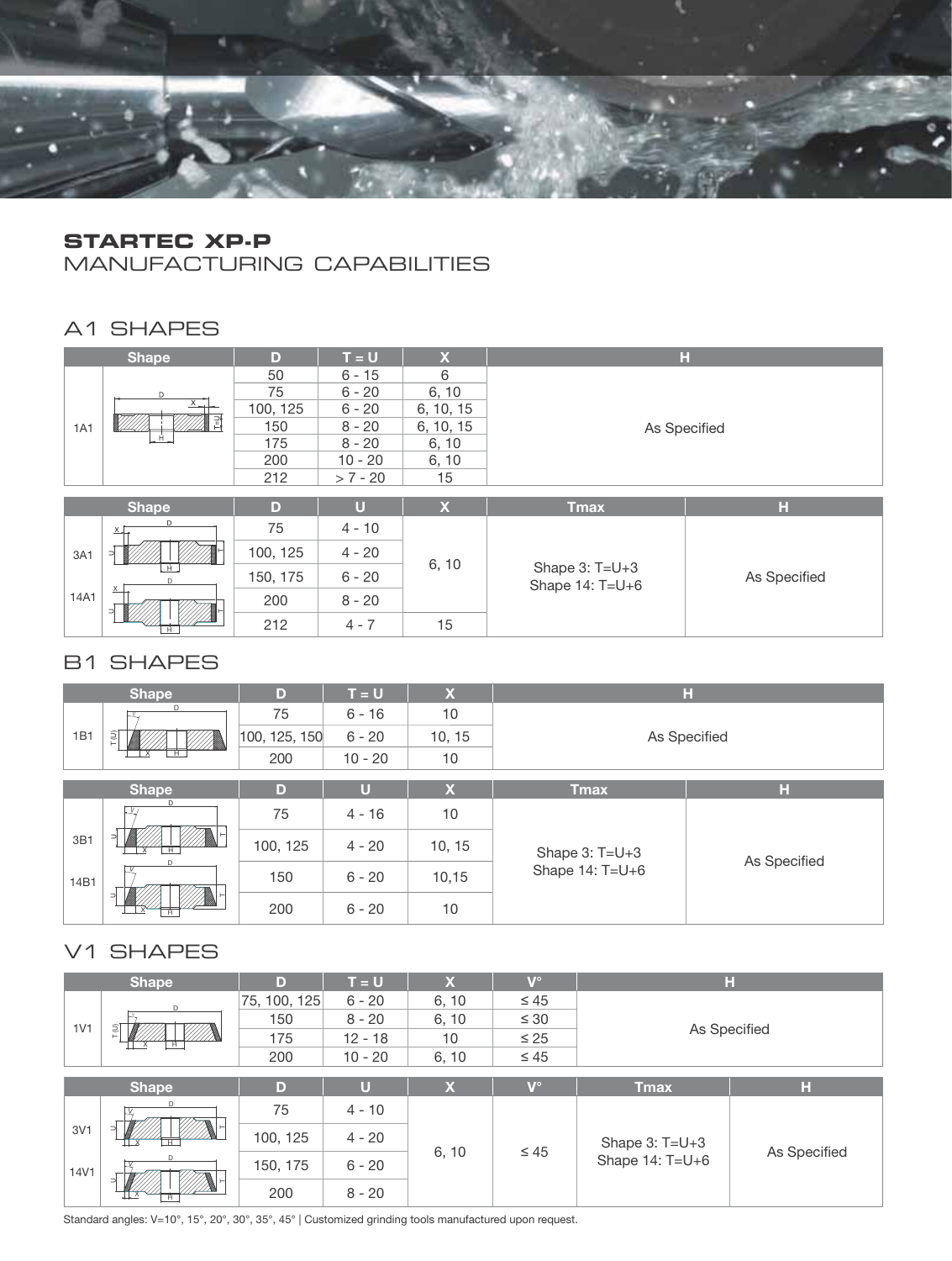

### **STARTEC XP-P** RECOMMENDED PROCESS PARAMETERS

The values in this table provide an insight into performance during the grinding process  $Q'_{W}$ . Take the existing infeed (profile depth  $a_e$ ) to determine the recommended feed rate  $v_t$  for use with STARTEC XP-P. The feed rate values depend on workpiece diameter, flute angle, coolant supply and the machine power that can be utilized.

**Calculation formula**



#### **Guideline**

| <b>STARTEC XP-P</b> | $16 - 22$ m/s |
|---------------------|---------------|

| $Q'_{M'}$             |                                  |
|-----------------------|----------------------------------|
| Standard range        | $3 - 6$ mm <sup>3</sup> /s · mm  |
| TOP PERFORMANCE range | $7 - 10$ mm <sup>3</sup> /s · mm |

#### **Q'w Table [ mm3/s . mm ]**

|                                   | Feed $v_t$ [mm/min] |     |     |        |      |      |      |      |      |      |
|-----------------------------------|---------------------|-----|-----|--------|------|------|------|------|------|------|
| Profile depth a <sub>e</sub> [mm] | 50                  | 60  | 70  | 80     | 100  | 120  | 140  | 160  | 180  | 200  |
| 2,6                               |                     |     |     |        |      | 5,2  | 6,1  | 6,9  | 7,8  | 8,7  |
| 2,8                               |                     |     |     | ٠<br>٠ |      | 5,6  | 6,5  | 7,5  | 8,4  | 9,3  |
| 3,0                               |                     |     |     | т      | 5,0  | 6,0  | 7,0  | 8,0  | 9,0  | 10,0 |
| 3,2                               |                     |     |     |        | 5,3  | 6,4  | 7,5  | 8,5  | 9,6  | 10,7 |
| 3,4                               |                     |     |     |        | 5,7  | 6,8  | 7,9  | 9,1  | 10,2 | 11,3 |
| 3,6                               |                     |     |     | 4,8    | 6,0  | 7,2  | 8,4  | 9,6  | 10,8 |      |
| 3,8                               |                     |     |     | 5,1    | 6,3  | 7,6  | 8,9  | 10,1 | 11,4 |      |
| 4,0                               |                     |     |     | 5,3    | 6,7  | 8,0  | 9,3  | 10,7 | 12,0 |      |
| 4,2                               |                     |     | 4,9 | 5,6    | 7,0  | 8,4  | 9,8  | 11,2 |      |      |
| $\frac{4.4}{4}$                   |                     |     | 5,1 | 5,9    | 7,3  | 8,8  | 10,3 | 11,7 |      |      |
| 4,6                               |                     | 4,6 | 5,4 | 6,1    | 7,7  | 9,2  | 10,7 |      |      |      |
| 4,8                               |                     | 4,8 | 5,6 | 6,4    | 8,0  | 9,6  | 11,2 |      |      |      |
| 5,0                               |                     | 5,0 | 5,8 | 6,7    | 8,3  | 10,0 | 11,7 |      |      |      |
| 5,5                               | 4,6                 | 5,5 | 6,4 | 7,3    | 9,2  | 11,0 | 12,8 |      |      |      |
| 6,0                               | 5,0                 | 6,0 | 7,0 | 8,0    | 10,0 | 12,0 | 14,0 |      |      |      |
| 6,5                               | 5,4                 | 6,5 | 7,6 | 8,7    | 10,8 | 13,0 |      |      |      |      |
| 7,0                               | 5,8                 | 7,0 | 8,2 | 9,3    | 11,7 | 14,0 |      |      |      |      |

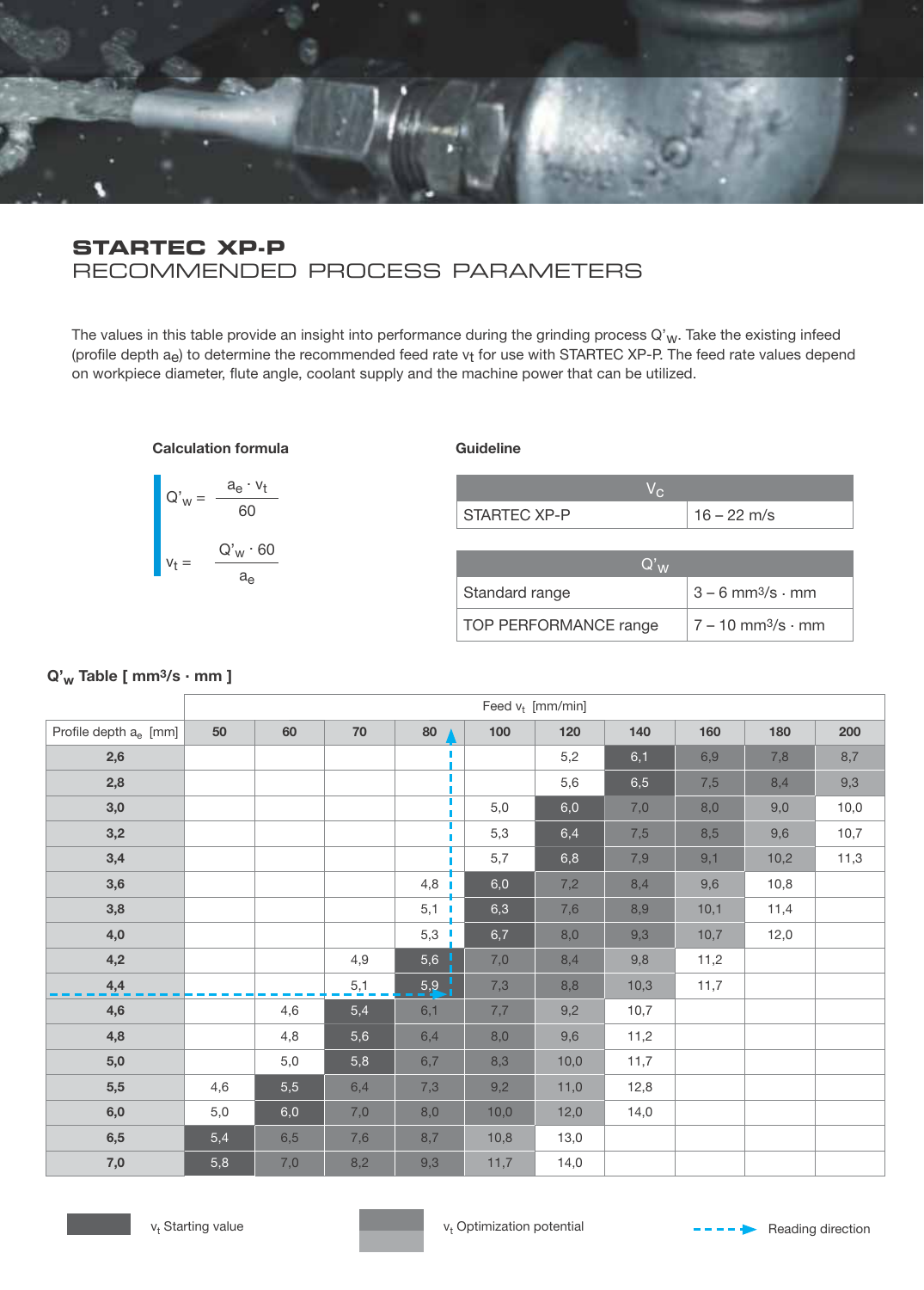

## **STARTEC XP-P**  APPLICATION EXAMPLE

## **Grinding Task**

| Workpiece         | Milling cutter, 4 cutting edges,<br>2 flute angles,<br>different pitch of the cutting edges |
|-------------------|---------------------------------------------------------------------------------------------|
| <b>Dimensions</b> | Diameter $d = 16$ mm<br>Flute length $l = 38$ mm<br>Core diameter $dk = 8.4$ mm             |
| Material          | K <sub>10</sub>                                                                             |
| Machine           | <b>WALTER VISION</b>                                                                        |
| Coolant           | Oil, 90 I/min, 8 bar                                                                        |

| Initial situation |                                                                                                            |
|-------------------|------------------------------------------------------------------------------------------------------------|
| Grinding wheel    | Competition D54                                                                                            |
| Parameters        | $v_{C} = 20$ m/s,<br>$a_{\theta} = 3.8$ mm<br>$v_t = 50$ mm/min<br>$Q'_{W} = 3.17$ mm <sup>3</sup> /s · mm |
| Condition         | after 25 pieces                                                                                            |

#### **Optimized situation**

| New grinding wheel                            | <b>TYROLIT STARTEC XP-P</b><br>1B1 150x16x20 16-15 V20°<br>D54MXPP                                                                                |  |  |
|-----------------------------------------------|---------------------------------------------------------------------------------------------------------------------------------------------------|--|--|
| New parameters                                | $v_c = 18$ m/s,<br>a <sub>≏</sub> = 3,8 mm,<br>$v_t = 150$ mm/min<br>$Q'_{W} = 9.5$ mm <sup>3</sup> /s · mm                                       |  |  |
| <b>Condition</b>                              | after 100 pieces                                                                                                                                  |  |  |
| <b>Summary</b>                                | Feed increased<br>by 200%<br>Sharpening interval extended<br>by 300%<br>Reduction in wheel wear<br>by 40%<br>Machine capacity increased<br>by 30% |  |  |
| Reduction of the total process time about 30% |                                                                                                                                                   |  |  |



**40% reduction in wheel wear**



**30% reduction in cycle time**